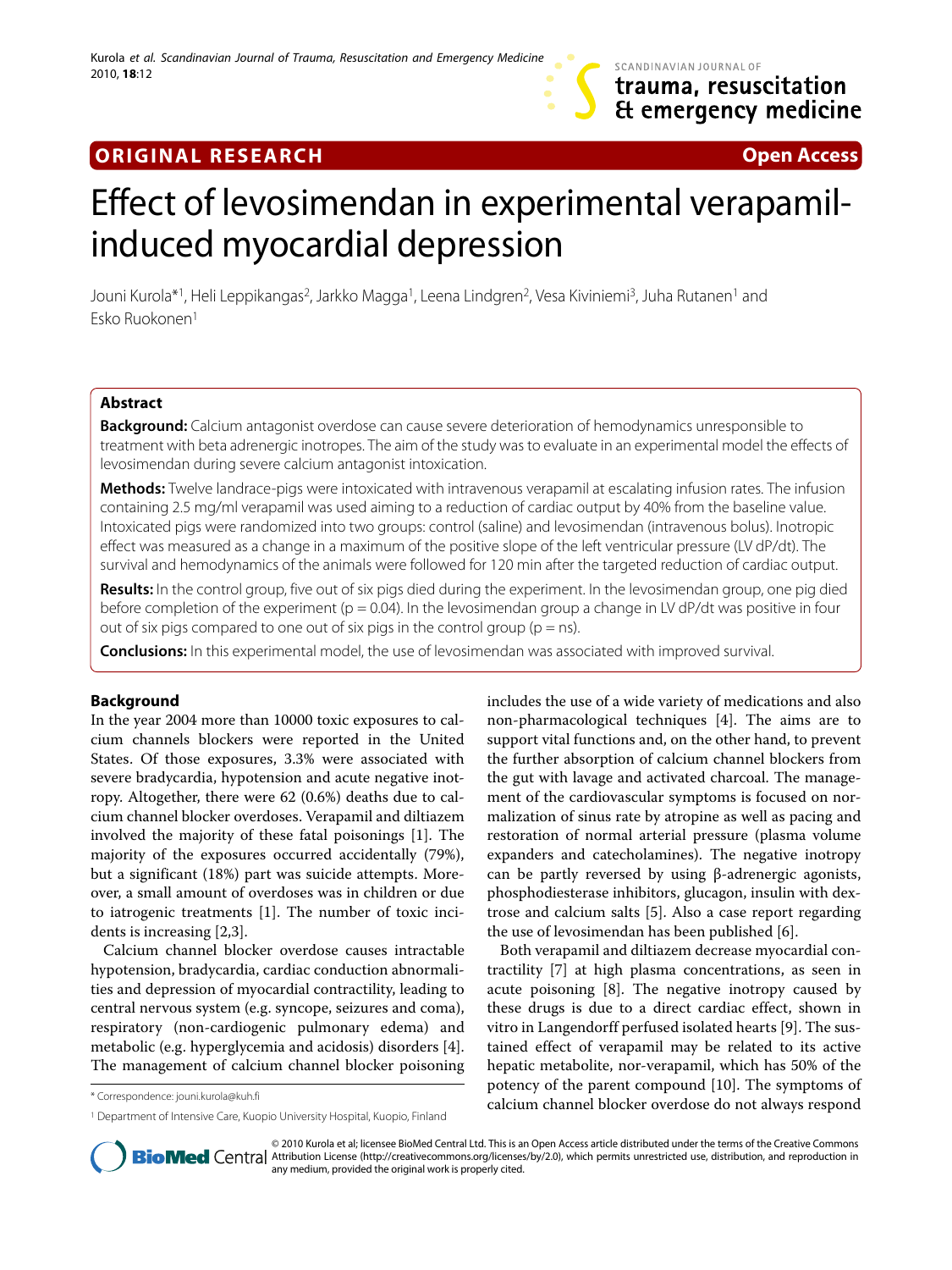simendan induces a positive inotropic effect mediated through calcium-dependent binding of the compound to troponin C [[11](#page-6-7),[12](#page-6-8)]. This mechanism of action increases sensitivity of contractile proteins for calcium. Levosimendan works also under extreme conditions e.g. acidosis [[13\]](#page-6-9) and sepsis [\[14\]](#page-6-10). Levosimendan also causes coronary dilation and systemic vasodilatation [\[15](#page-6-11)] through opening of ATP-sensitive potassium channels [\[16](#page-6-12)].

The aim of our study was to assess the effects of levosimendan in experimental porcine poisoning model of severe verapamil intoxication.

### **Methods**

National Animal Ethics Committee of Finland approved the method. The animal care, welfare and procedures were carried out in accordance with the regulations of the Council of Europe.

### **Animals and anesthesia**

Twelve [[12\]](#page-6-8) landrace- pigs (28  $\pm$  5 kg) were deprived of food, but not water 12 h before the experiments. Premedication with medetomidine 50 μg/kg, ketamine 10 mg/kg and fentanyl 5 μg/kg intramuscularly was followed by cannulation of an ear vein and intravenous administration of 2 mg/kg of propofol for tracheotomy. Anesthesia was maintained with propofol (10 mg/kg/hour) and fentanyl (30 μg/kg/hour). The animals were ventilated with a volume-controlled mode (Servo 900, Siemens, Elema AB, Solna Sweden) with 5  $cmH<sub>2</sub>O$  of positive end-expiratory pressure (PEEP). FIO<sub>2</sub> (0.3-0.6) was adjusted to keep PaO<sub>2</sub> levels between 13.3 kPa to 20 kPa. Tidal volume was kept at 10 ml/kg, and the minute ventilation was adjusted to maintain PaCO<sub>2</sub> levels between 4.5 to 5.5 kPa.

### **Animal preparation**

A fluid-filled catheter was inserted into the right femoral artery (single-lumen central venous catheter, Arrow, Arrow International Inc, Reading, PA) and a pulmonary artery catheter (7.5F flow-directed, Arrow, Arrow International Inc, Reading, PA) introduced via the right internal jugular vein. The angiography (Impulse™, Boston Scientific, USA) catheter was inserted into left ventricle via left femoral artery to measure a change in a maximum of the positive slope of the left ventricular pressure (LVdP/dt). During instrumentation, the animals received 5 ml/kg/h infusions of 0.9% saline and gelatin (Gelofusine® , B. Braun Medical, Germany). Additional fluid was administered if necessary to keep pulmonary artery occlusion pressure (PAOP) between 5 and 8 mmHg. Body temperature of the animals was kept above 38°C using an operating table heater and warmed fluids.

# **Experimental protocol**

After instrumentation, a stabilization period of at least 30 minutes was allowed followed by the baseline measurements. Verapamil intoxication was then induced by a long-lasting intravenous infusion containing 2.5 mg/ml of verapamil at an escalating rate into the right internal jugular vein. The rate of verapamil infusion was increased by 2.5 ml/h in every 15 minutes. The infusion was targeted to decrease cardiac output 40% from the baseline value. The administration and the amount of verapamil were based on a pilot trial in three pigs.

At completion of the verapamil intoxication phase, both the control and the levosimendan groups received a continuous infusion of verapamil 12.5 mg/h to maintain the toxicity level. Thereafter, animals in the control group received 25 ml bolus of saline in 15 minutes and the levosimendan group 1.25 mg levosimendan (Simdax<sup>®</sup>, Orion Pharma, Espoo, Finland) in the same volume and time. Arterial blood samples were obtained in heparinezed tubes at Intox 0 and in the end of experiment for measurement of plasma concentrations of verapamil and norverapamil, calcium, lactate, sodium, potassium and glucose. The analytical method used was liquid chromatography-mass spectrometry. At the end of experiment, the surviving animals were killed with a high dose of verapamil. The total dose of verapamil given to the pigs was recorded at the end of the experiment.

### **Hemodynamic monitoring**

Left ventricular pressure (LVP), mean arterial pressure (MAP), central venous pressure (CVP), end diastolic pressure (EDP) and pulmonary artery occlusion pressure (PAOP) were recorded with quartz pressure transducers and displayed continuously on a multimodular monitor (S/5 Compact Critical Care Monitor, Datex-Ohmeda™, Helsinki, Finland). All pressure transducers were calibrated simultaneously and zeroed to the level of the heart. The inotropic effect was measured as a change in a maximum of the positive slope of the left ventricular pressure (LV dP/dt). LV dP/dt was measured once a minute which represent a mean value over one minute cardiac cycles. A mean value of 5 minutes was recorded and its coefficient of variation in the control group was 3.6% (2.2; 5.8) and 4.1% (1.8; 10.5) in the levosimendan group (ns). Cardiac output (CO) was measured by a thermodilution technique and mean value of three measurements was used with room temperature saline injectates of 5 ml. (Datex-Ohmeda™, Helsinki, Finland). Heart rate (HR) was measured from the continuously monitored ECG.

### **Statistical analysis**

Mann-Whitney test was used to analyze differences in hemodynamic and laboratory measures at preintoxication (baseline) and postintoxication (from Intox 0 to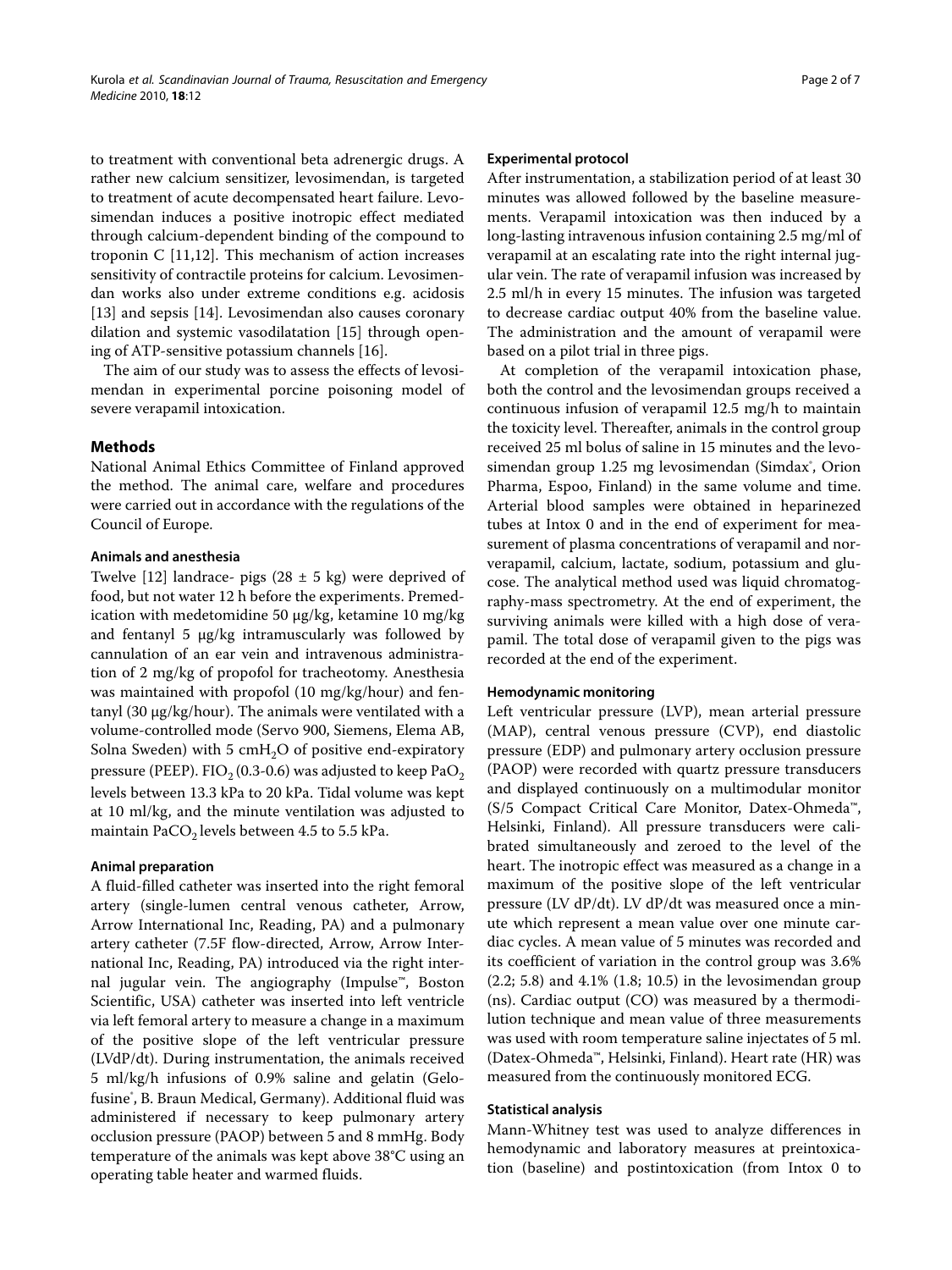|                   | <b>Baseline</b>  | Intox 0       |
|-------------------|------------------|---------------|
| <b>MAP</b>        |                  |               |
| control           | 95 (75;103)      | 43 (39;50)    |
| levosimendan      | 100 (93;106)     | 44 (44;55)    |
| CO                |                  |               |
| control           | 4.6(3.4;5.5)     | 2.4 (1.9;2.8) |
| levosimendan      | 4.4(4.1;4.7)     | 2.1(2.0;2.2)  |
| LV dP/dt (mmHg/s) |                  |               |
| control           | 1730 (1548;1901) | 761 (609;778) |
| levosimendan      | 2096 (2014;2238) | 624 (518;736) |
| HR (beats/min)    |                  |               |
| control           | 111 (98;132)     | 84 (78;94)    |
| levosimendan      | 103 (95;111)     | 85 (72;93)    |
| CVP (mmHg)        |                  |               |
| control           | 6(5;6)           | 7(7;8)        |
| levosimendan      | 5(4;7)           | 7(5;8)        |
| EDP (mmHg)        |                  |               |
| control           | 19 (12;23)       | 13 (11;15)    |
| levosimendan      | 15 (13;16)       | 15 (12;16)    |

#### **Table 1: Comparison of hemodynamic values (median, IQR) between groups before verapamil infusion (Baseline) and at**  the time when intoxication was complete (Intox 0) (p = ns between levosimendan and control groups in both baseline and **intox 0).**

Intox 120) phases. Values are presented as median and interquartale range. Statistical analyses were done using a statistical program SPSS for Windows version 14.0 (SPSS® Inc. Chicago, USA). P-values of less than 0.05 were considered statistically significant.

# **Results**

Baseline data on hemodynamics and the laboratory values of calcium and lactate are presented in Tables 1 and [2](#page-3-0). There was no difference between the groups in baseline data excluding hemoglobin, which was higher in the levo-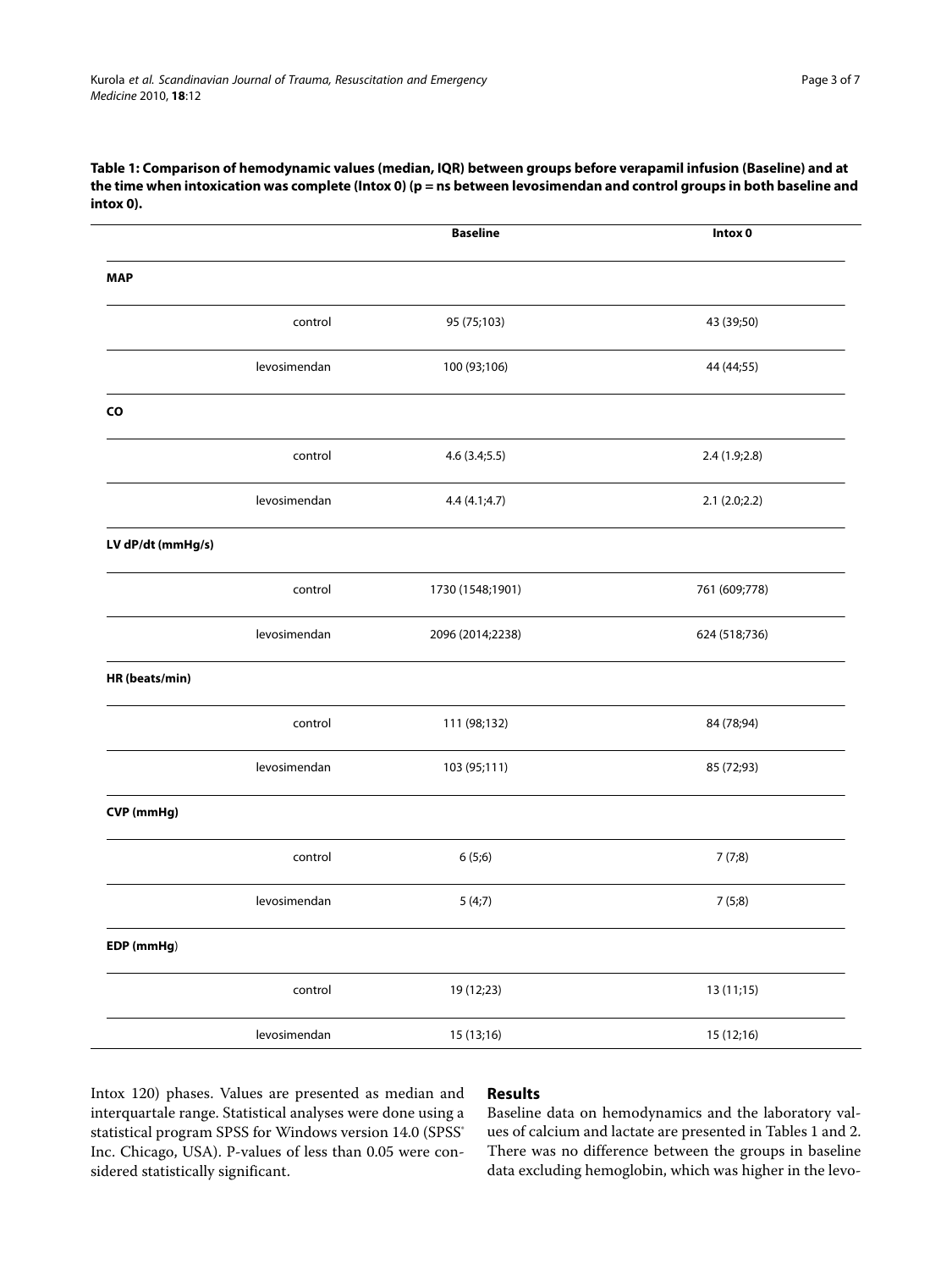|                  | <b>Baseline</b>  | Intox 0         | <b>End of experiment</b> |
|------------------|------------------|-----------------|--------------------------|
| Ca (mmol/l)      |                  |                 |                          |
|                  |                  |                 |                          |
| control          | 1.20 (0.98;1.30) | 1.10(1.01;1.38) | 1.06(0.85;1.21)          |
| levosimendan     | 1.02 (0.96;1.27) | 1.00(0.89;1.11) | 0.98(0.84;1.15)          |
| Lactate (mmol/l) |                  |                 |                          |
| control          | 0.8(0.6;0.7)     | 1.9(1.1;1.9)    | 6.6(4.7;8.7)             |
| levosimendan     | 0.6(0.6;0.7)     | 1.1(0.9;1.4)    | 6.7(1.2;8.6)             |

<span id="page-3-0"></span>**Table 2: Comparison of calcium and lactate values (median, IQR) between groups before verapamil infusion (Baseline), at the time when intoxication was complete (Intox 0) and right before clinically estimated collapse of hemodynamics (End of experiment) (p > 0.05 between the groups).**

simendan group 73 (68; 73) g/l vs. 65 (66; 73) g/l (p = 0.04).

In each animal, cardiac output decreased by 40% as planned. In the planned control group the reduction was 45% (43; 54) and in the planned levosimendan group 49%  $(44; 50)$  (p = ns). The dose of verapamil required to induce toxicity was 22 (22; 37) mg and it took 53 (45; 71) minutes in the future control group and 22 (16; 29) mg and 53 (34; 60) minutes in the future levosimendan group  $(p = ns)$ . Total amount of verapamil infused for both intoxication and maintainance period was 42 (38; 46) mg in the control group and 47 (46; 50) mg in levosimendan group ( $p = ns$ ). Plasma concentrations of verapamil and

<span id="page-3-1"></span>

nor-verapamil at Intox 0 were in the levosimendan group 238.0 (222.0; 385.0) ng/ml and 3.0 (2.5; 8.1) ng/ml compared to the control group 293.5 (217.5; 365.5) ng/ml and 5.1 (2.2; 8.4) ng/ml ( $p = ns$ ), respectively. There were no differences between levosimendan and control groups in verapamil and nor-verapamil concentrations between groups at the end of experiment 279.5(226.0; 315.0) ng/ ml and 11.3 (10.4; 13.7) ng/ml vs. 300.0 (223.0; 339.8) ng/ ml and 9.6 (9.8; 14.3) ng/ml ( $p = ns$ ), respectively.

The hemodynamic and the laboratory data of lactate and calcium at the time point when intoxication was complete (Intox 0) are presented in Tables 1 and 2, and there were no differences between groups. There were no differences between groups in laboratory values at the end of the experiment ( $p = ns$ ). The laboratory values of sodium, potassium and glucose were comparable between groups throughout the experiment  $(p = ns)$ .

Five out of six pigs died during the experiment in the control group. In the levosimendan group one pig died before completion of the experiment. The median time alive from the completion of intoxication was 75 (60; 101) minutes in the control group and 120 (120; 120) minutes in the levosimendan group, respectively. The Kaplan-Meier survival curve is presented in Figure [1](#page-3-1) ( $p = 0.04$ ).

After completion of intoxication, the group receiving levosimendan had a tendency towards higher LV dP/dt than the control group, however there were no statistically significant differences either in LV dP/dt, CO, HR, MAP, CVP and EDP between groups (Figure [2,](#page-4-0) [3](#page-4-1) and [4\)](#page-5-3).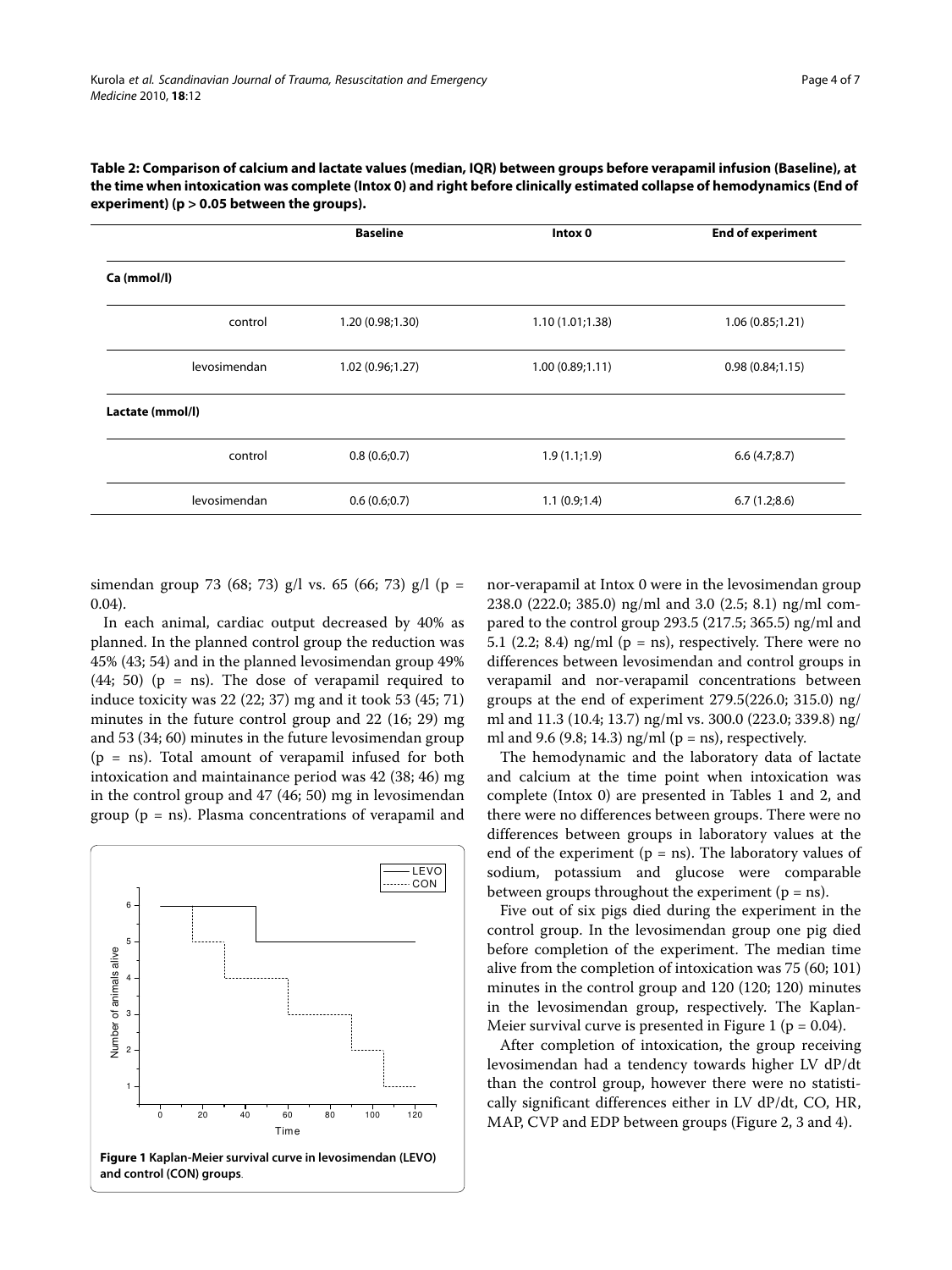<span id="page-4-0"></span>

**Figure 2 Cardiac output (CO) and Maximum of the positive slope of the left ventricular pressure (LV dP/dt) for control (CON) and levosimendan (LEVO) groups(median ± IQR) versus time (in minutes)**.

## **Discussion**

The main finding of our study was that levosimendan improved survival in severe verapamil intoxication. In our experimental model, verapamil resulted in negative inotropy in control group assessed with dPdT. In contrast, heart rate was less prominently affected.

Verapamil intoxication is related to its intended action on myocardial and smooth muscle cells, where it competitively blocks cell surface slow calcium channels. Inhibition of calcium influx is responsible for depression of contractility causing a myocardial stunning-like syndrome [[17-](#page-6-13)[20\]](#page-6-14). The function and mechanical efficiency of stunned myocardium is depressed due to decreased sensitivity of the myofibrils to calcium [[18\]](#page-6-15).

<span id="page-4-1"></span>

Levosimendan enhances cardiac contraction by improving the use of available calcium rather by inundating the cell with excessive calcium [\[21](#page-6-16)]. The use of traditional inotropes is associated with increased energy consumption and arrhythmogenesis due to elevated intracellular calcium concentration leading to apoptosis in long term use [\[22](#page-6-17)[,23](#page-6-18)]. Levosimendan causes vasodilatation via opening of adenosine triphosphatase-sensitive K+ channels [[24](#page-6-19)]. This effect may contribute to coronary [[25\]](#page-6-20) and systemic [[26](#page-6-21)] vasodilatation with the intravenous administration of levosimendan.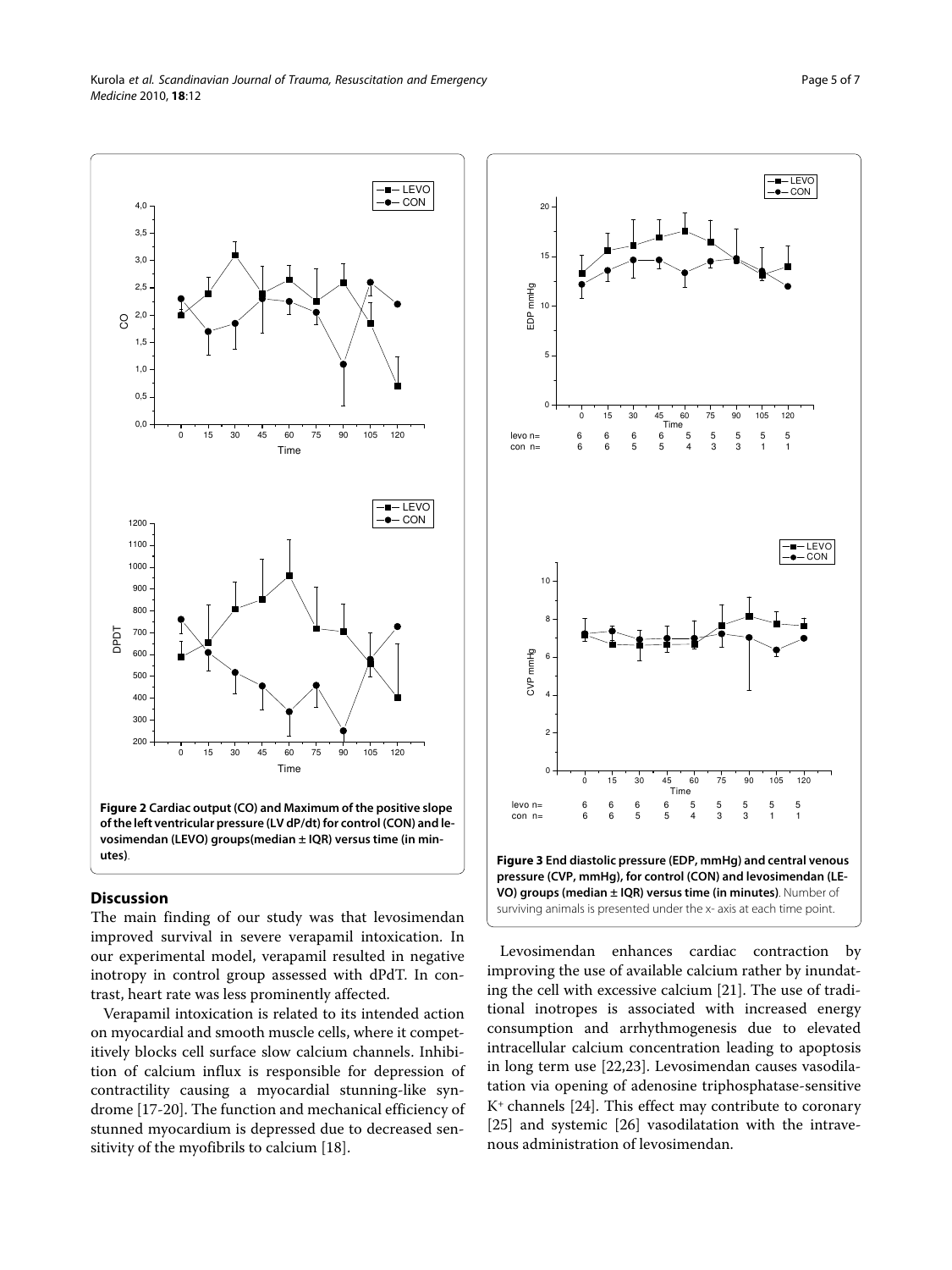<span id="page-5-3"></span>

The levosimendan bolus was well tolerated. Even though the vasodilating effect of levosimendan has been well documented [[26](#page-6-21)[-28](#page-6-22)] it is noteworthy that it did not have deleterious effect on mean arterial pressure. It is conceivable that the inotropic effect of levosimendan was more prominent than the vasodilating effect.

Inotropic effect was measured as a change in a maximum of the positive slope of the left ventricular pressure (LV dP/dt). In the levosimendan group LV dP/dt increased by 38% from the baseline to the Intox 60 minutes, whereas LV dP/dt decreased in the control group by 31% during the same time interval. The same trend was seen for CO, but due to the small number of surviving animals in the control group, a significant difference was not reached between study groups. There were no clinical or statistical differences in HR, MAP, CVP and EDP between the study groups.

The first limitation of the study is that an animal model is not exactly like the toxicity seen in human beings. We chose a pig model because it has been used in previous studies of verapamil toxicity [\[29\]](#page-6-23), and pigs have similar cardiovascular systems as humans [[30\]](#page-6-24). The second limitation is the small number of animals and the survival rate was very low in control group; therefore detailed statistical analysis of hemodynamic differences between the groups was not possible. The third limitation is the use of intravenous verapamil as a substitute for oral ingestion that can prolong the absorption of verapamil. This limitation was minimized by continuing the verapamil infusion throughout the study to mimic oral ingestion. On the other hand, concentrations of verapamil and its active metabolite, nor-verapamil, were about similar in the two study groups. Although oral ingestion might have a different pharmacokinetics, according to hemodynamic data, we induced a severe verapamil poisoning.

In summary, treatment with levosimendan improved survival in pigs severly poisoned with verapamil. Levosimendan seemed to maintain cardiac performance especially during the early phase of intoxication without excessive vasodilatation. Confirmation of the effectiveness of levosimendan for pharmacotherapy of verapamil intoxication in humans requires further experiments.

#### **Competing interests**

The authors declare that they have no competing interests.

#### **Authors' contributions**

JK and HL participated to the design of the study, performed the study and prepared the manuscript. ER designed the study and prepared the manuscript. JR performed the study. JM and LL participated to the design of the study and VK made statistical analysis. All authors read and approved the final manuscript.

#### **Author Details**

1Department of Intensive Care, Kuopio University Hospital, Kuopio, Finland, 2Department of Anesthesiology, Tampere University Hospital, Tampere, Finland and 3IT Centre, Kuopio University, Kuopio, Finland

#### Received: 26 October 2009 Accepted: 11 March 2010 Published: 11 March 2010

#### **References**

- <span id="page-5-0"></span>1. Watson WA, Litovitz T, Rodgers GC, Klein-Schwartz W, Reid N, Youniss J, Flanagan A, Wruk KM: 2004 Annual Report of the American Association of Poison Control Centers Toxic Exposure Surveillance System**.** Am J Emerg Med 2005, 23(5):589-666.
- <span id="page-5-1"></span>2. Litovitz TL, Klein-Schwartz W, White S, Cobaugh DJ, Youniss J, Omslaer JC, Drab A, Benson BE: Annual Report of the American Association of Poison Control Centers Toxic Exposure Surveillance System**.** Am J Emerg Med 2001, 19:337-395.
- <span id="page-5-2"></span>3. Litovitz TL, Klein-Schwartz W, Rodgers GC, Cobaugh DJ, Youniss J, Omslaer JC, May ME, Woolf AD, Benson BE: 2001 Annual report of the American